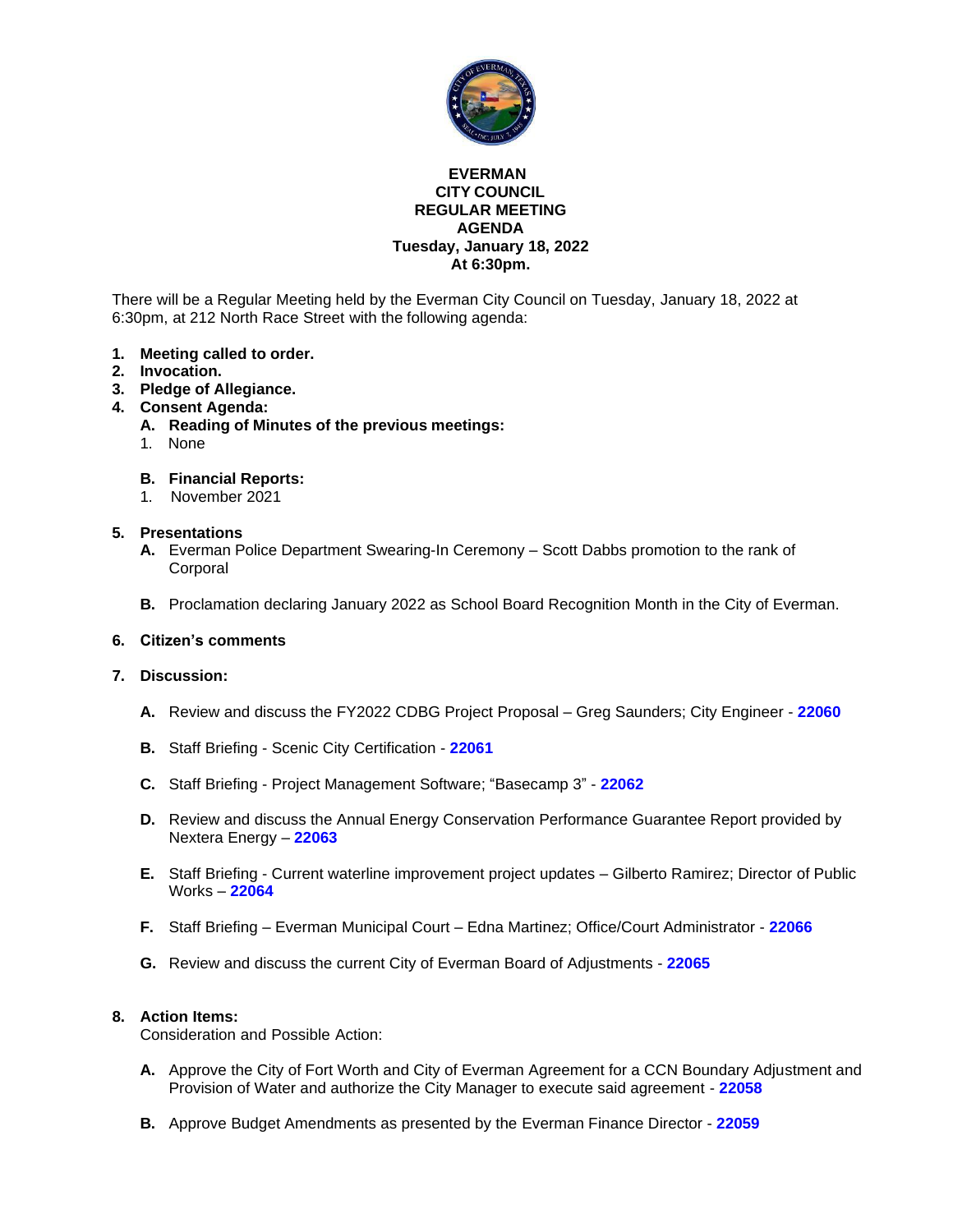#### **7. Executive Session**

- 8. **City Managers Report- Craig Spencer**
- 9. **Mayor's Report: Mayor Ray Richardson**
- 10. **Adjourn.**

I hereby certify that this agenda was posted on the City of Everman bulletin board at or before 5:00 p.m. on *Friday January 14, 2022.*

Edna Martinez

Acting City Secretary

Citizens may watch city council meetings live on YouTube. A link to the City of Everman YouTube channel is *provided on the city website at: [www.evermantx.us/government/citycouncil/](http://www.evermantx.us/government/citycouncil/)*

*Pursuant to Section 551.071, Chapter 551 of the Texas Government Code, Council reserves the right to convene into Executive Session(s) from time to time as deemed necessary during this meeting, to receive advice from its attorney on any posted agenda item, as permitted by law. Additionally, Council may convene into Executive Session to discuss the following:*

- *A. Section 551.071 – Pending or Contemplated Litigation or to Seek Advice of the City Attorney.*
- *B. Section 551.072 – Purchase, Sale, Exchange, Lease, or Value of Real Property.*
- *C. Section 551.073 – Deliberation Regarding Prospective Gift.*
- *D. Section 551.074 – Personnel Matters.*
- *E. Section 551.087 – Deliberation Regarding Economic Development Negotiations.*
- *F. Section 551.089 – Deliberations Regarding Security Devices or Security Audits.*

*Citizens wishing to submit written comments should e-mail the City Secretary at [mparks@evermantx.net.](mailto:mparks@evermantx.net) Comments that are received at least one-hour prior to the start of the meeting will be provided to all council members.*

*According to the City of Everman Policy on Governance Process, individual citizen comments will be restricted to three (3) minutes unless otherwise determined by a majority vote of the Council. The mayor is responsible to enforce the time limit. Citizens may address City Council either during the Citizen Comments portion of the meeting or during deliberation of a listed agenda item. City Council is only permitted by law to discuss items that are listed on the agenda. Citizens wishing to make comments should notify the City Secretary as soon as possible.*

*City Hall is wheelchair accessible. Parking spaces for disabled citizens are available. Requests for sign interpretative services must be made 48 hours prior to the meeting. To make arrangements, call 817.293.0525 or TDD 1. 800.RELAY TX, 1.800.735.2989.*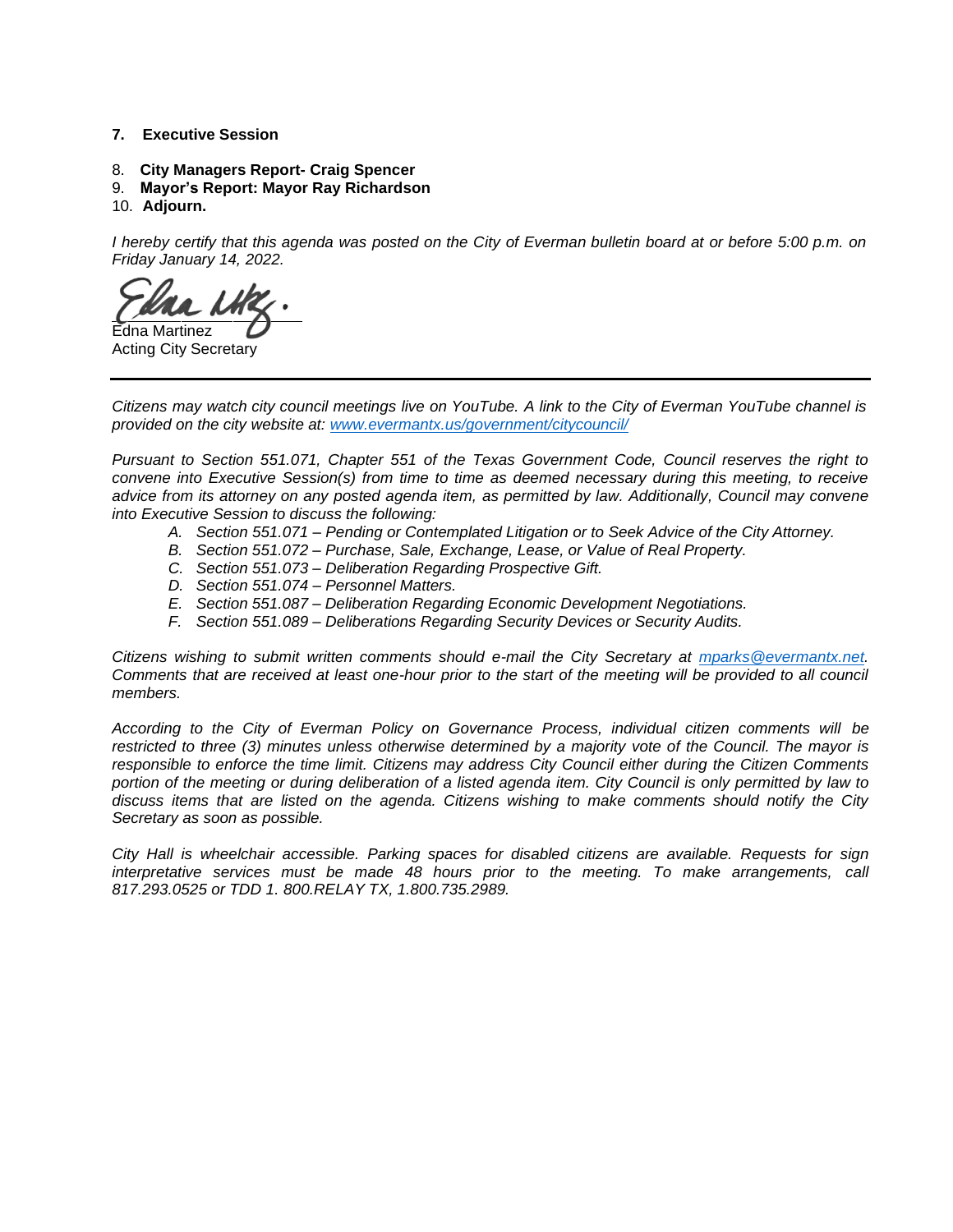<span id="page-2-0"></span>

# **Everman City Council Agenda Request**

**Agenda Tracking Number** 22060

**TYPE:** Discussion

**SUBJECT:** FY2022 - CDBG Project Proposal

**What date would you like to have this item added:** Tuesday, January 18, 2022

## **RECOMMENDATION:**

No recommendation at this time

### **DISCUSSION:**

Please review the FY2022 - CDBG Project Proposal drafted by our City Engineer's office. The Proposal can be found at: [http://www.evermantx.us/wp-content/uploads/2022/01/48th-YR-CDBG-PROJECT-](http://www.evermantx.us/wp-content/uploads/2022/01/48th-YR-CDBG-PROJECT-PACKET-REVIEW.pdf)PACKET-REVIEW.pdf

| <b>Submitted for City Manager's Office</b><br>by: | <b>Greg Saunders</b> |
|---------------------------------------------------|----------------------|
| <b>Originating Department:</b>                    | <b>City Engineer</b> |
| <b>Originating Department Head:</b>               | Gilbert Ramirez      |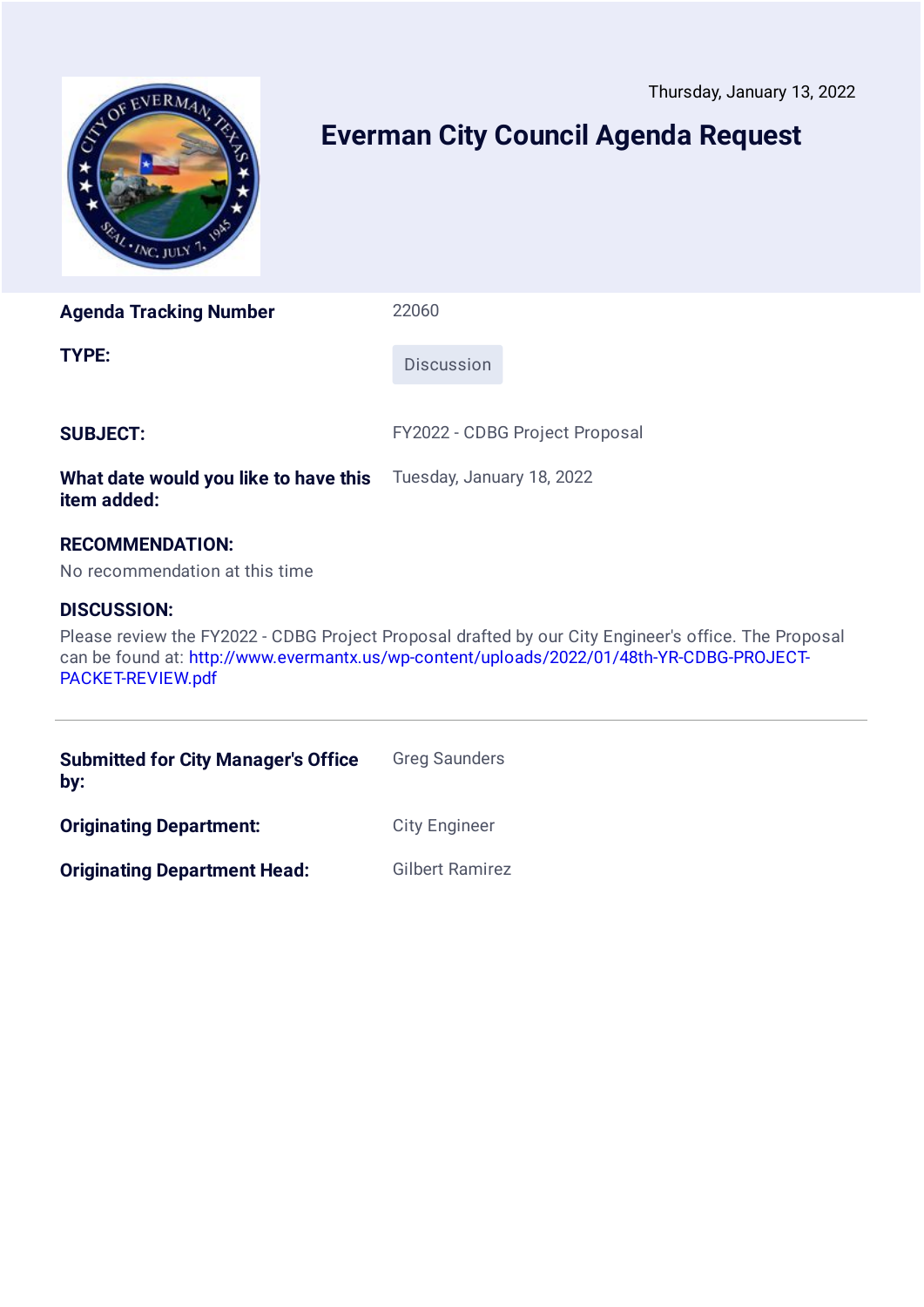<span id="page-3-0"></span>

# **Everman City Council Agenda Request**

**Agenda Tracking Number** 22061

**TYPE:** Discussion

**SUBJECT:** SCENIC City Certification

#### **What date would you like to have this item added:** Tuesday, January 18, 2022

## **RECOMMENDATION:**

No Recommendation At This Time

### **DISCUSSION:**

Review and Update of the Application Guide and discuss the application process.

## **ATTACHMENTS:**



| <b>Submitted for City Manager's Office</b><br>by: | C. W. Spencer                |
|---------------------------------------------------|------------------------------|
| <b>Originating Department:</b>                    | <b>City Manager's Office</b> |
| <b>Originating Department Head:</b>               | C. W. Spencer                |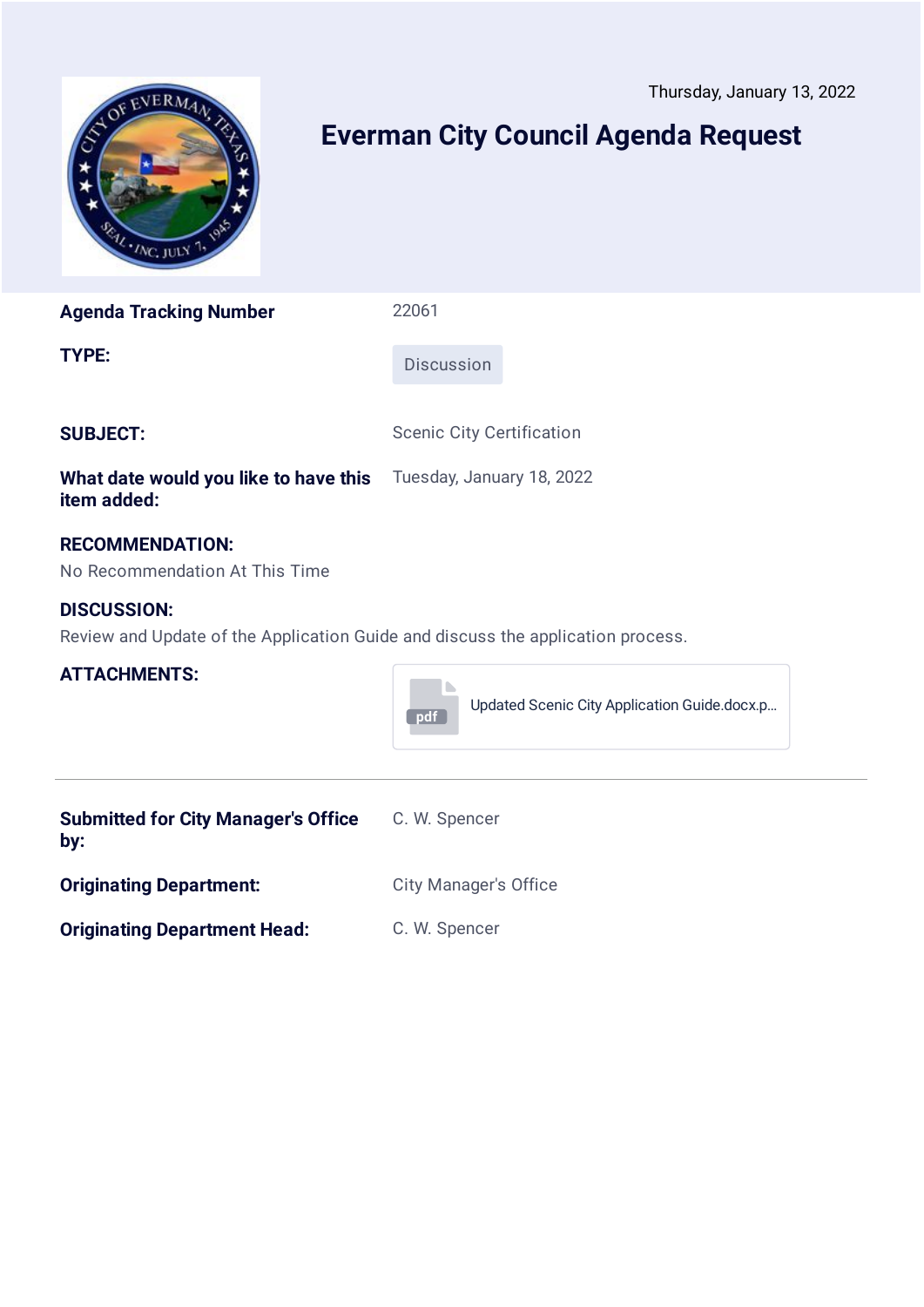<span id="page-4-0"></span>

# **Everman City Council Agenda Request**

**Agenda Tracking Number** 22062

**TYPE:** Discussion

**SUBJECT:** Project Management Software - Basecamp 3

#### **What date would you like to have this item added:** Tuesday, January 18, 2022

## **RECOMMENDATION:**

No recommendation at this time.

### **DISCUSSION:**

City staff have invested in a Project Management Software. This new tool will allow staff to stay more organized on projects. City Council will be given access to major projects that will allow them to see the latest updates, plans, photos, etc. The City Manager will be reviewing this software with City Council and provide instructions on how to gain access.

| <b>Submitted for City Manager's Office</b><br>by: | C. W. Spencer                |
|---------------------------------------------------|------------------------------|
| <b>Originating Department:</b>                    | <b>City Manager's Office</b> |
| <b>Originating Department Head:</b>               | C. W. Spencer                |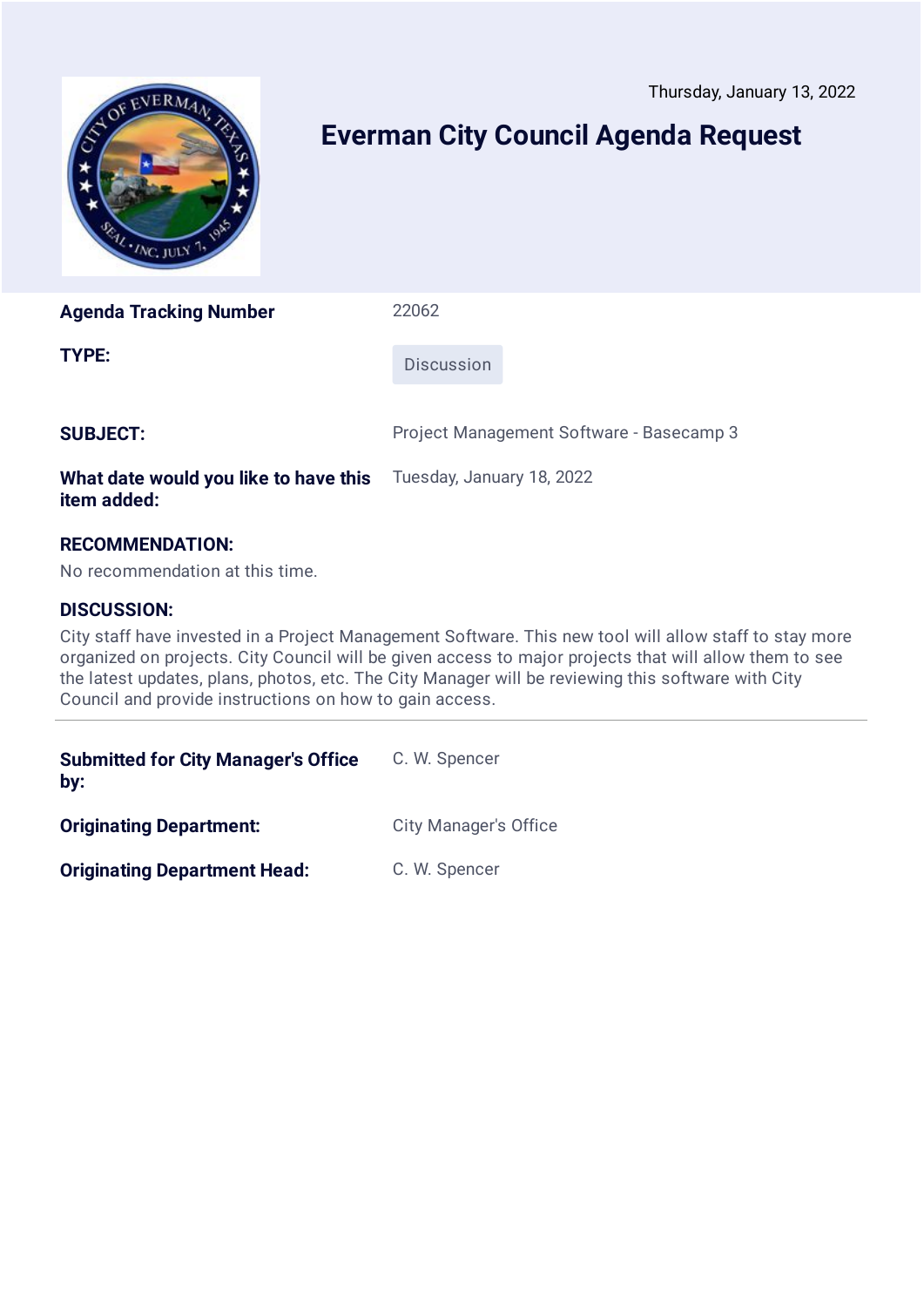<span id="page-5-0"></span>

# **Everman City Council Agenda Request**

| <b>Agenda Tracking Number</b> | 22063 |
|-------------------------------|-------|
|                               |       |

**TYPE:** Discussion

Tuesday, January 18, 2022

**SUBJECT:** Review and Discuss the Annual Energy Conservation Performance Guarantee Report provided by Nextera Energy

#### **What date would you like to have this item added:**

## **RECOMMENDATION:**

No action necessary

#### **DISCUSSION:**

Annual report is attached for your review.

#### **ATTACHMENTS:**



| <b>Submitted for City Manager's Office</b><br>by: | C. W. Spencer                |
|---------------------------------------------------|------------------------------|
| <b>Originating Department:</b>                    | <b>City Manager's Office</b> |
| <b>Originating Department Head:</b>               | C. W. Spencer                |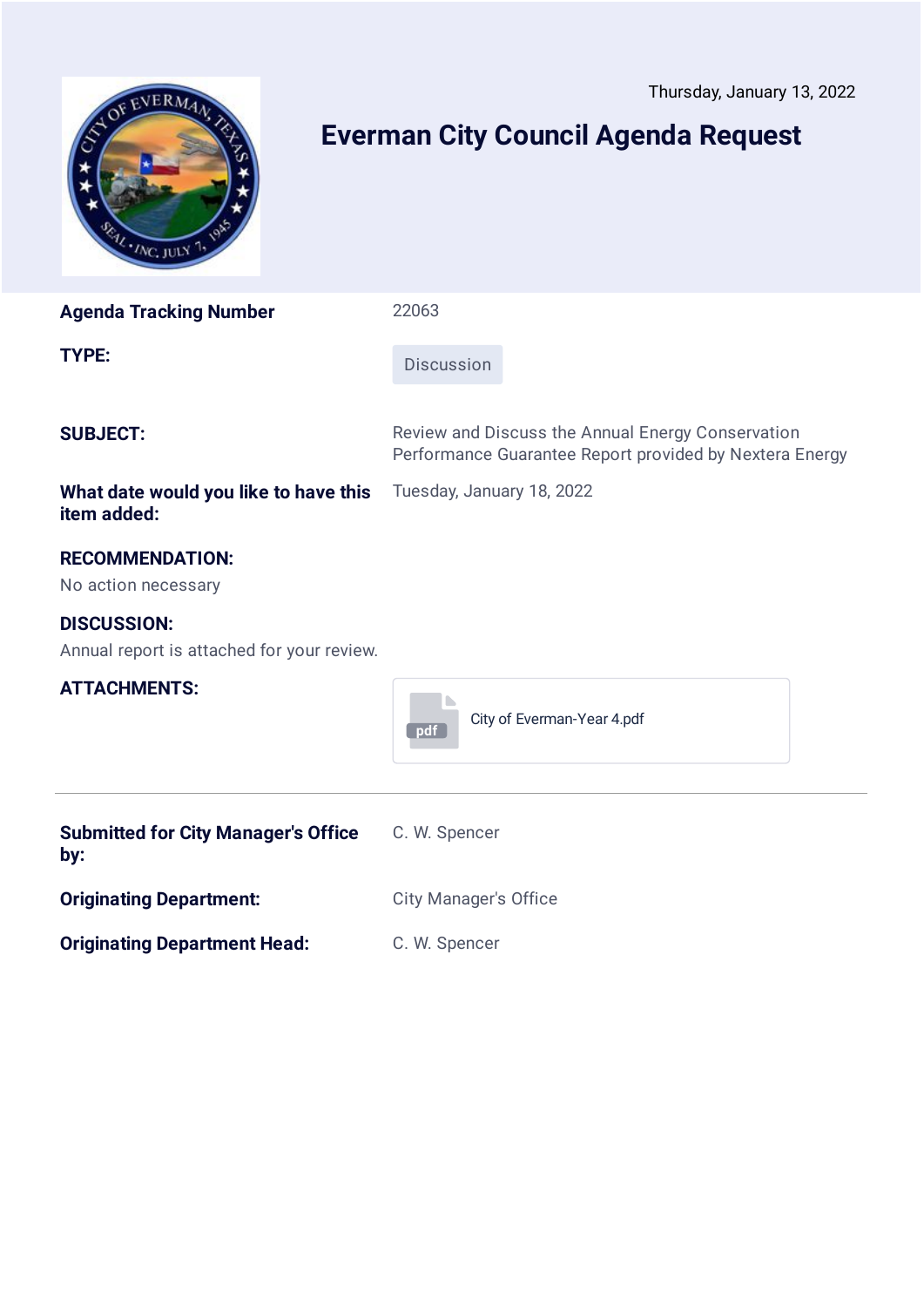<span id="page-6-0"></span>

# **Everman City Council Agenda Request**

**Agenda Tracking Number** 22064

**TYPE:** Discussion

Tuesday, January 18, 2022

**SUBJECT:** Current waterline improvement project updates by the Director of Public Works

#### **What date would you like to have this item added:**

## **RECOMMENDATION:**

No action necessary

### **DISCUSSION:**

Presentation and Discussion by Director of Public Works - Gilberto Ramirez

| <b>Submitted for City Manager's Office</b><br>by: | C. W. Spencer                |
|---------------------------------------------------|------------------------------|
| <b>Originating Department:</b>                    | <b>City Manager's Office</b> |
| <b>Originating Department Head:</b>               | C. W. Spencer                |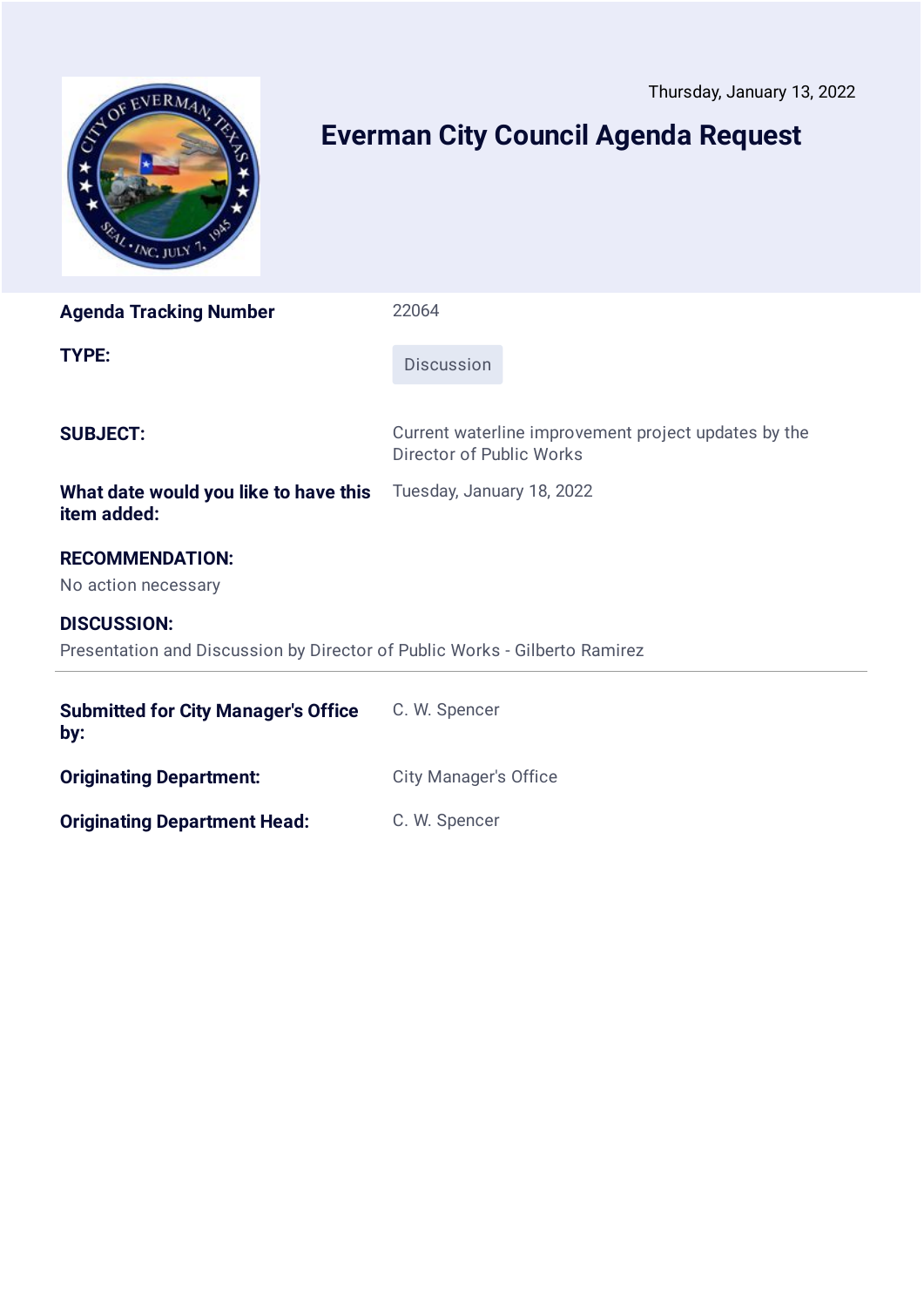Friday, January 14, 2022

<span id="page-7-0"></span>

## **Everman City Council Agenda Request**

| <b>Agenda Tracking Number</b>         | 22066                              |
|---------------------------------------|------------------------------------|
| TYPE:                                 | <b>Discussion</b>                  |
| <b>SUBJECT:</b>                       | Everman Municipal Court Operations |
| What date would you like to have this | Tuesday, January 18, 2022          |

## **RECOMMENDATION:**

No Recommendation

## **DISCUSSION:**

**item added:**

An update on the status of operations as it relates to the Everman Municipal Court

| <b>Submitted for City Manager's Office</b><br>by: | Edna Martinez                  |
|---------------------------------------------------|--------------------------------|
| <b>Originating Department:</b>                    | <b>Everman Municipal Court</b> |
| <b>Originating Department Head:</b>               | Edna Martinez                  |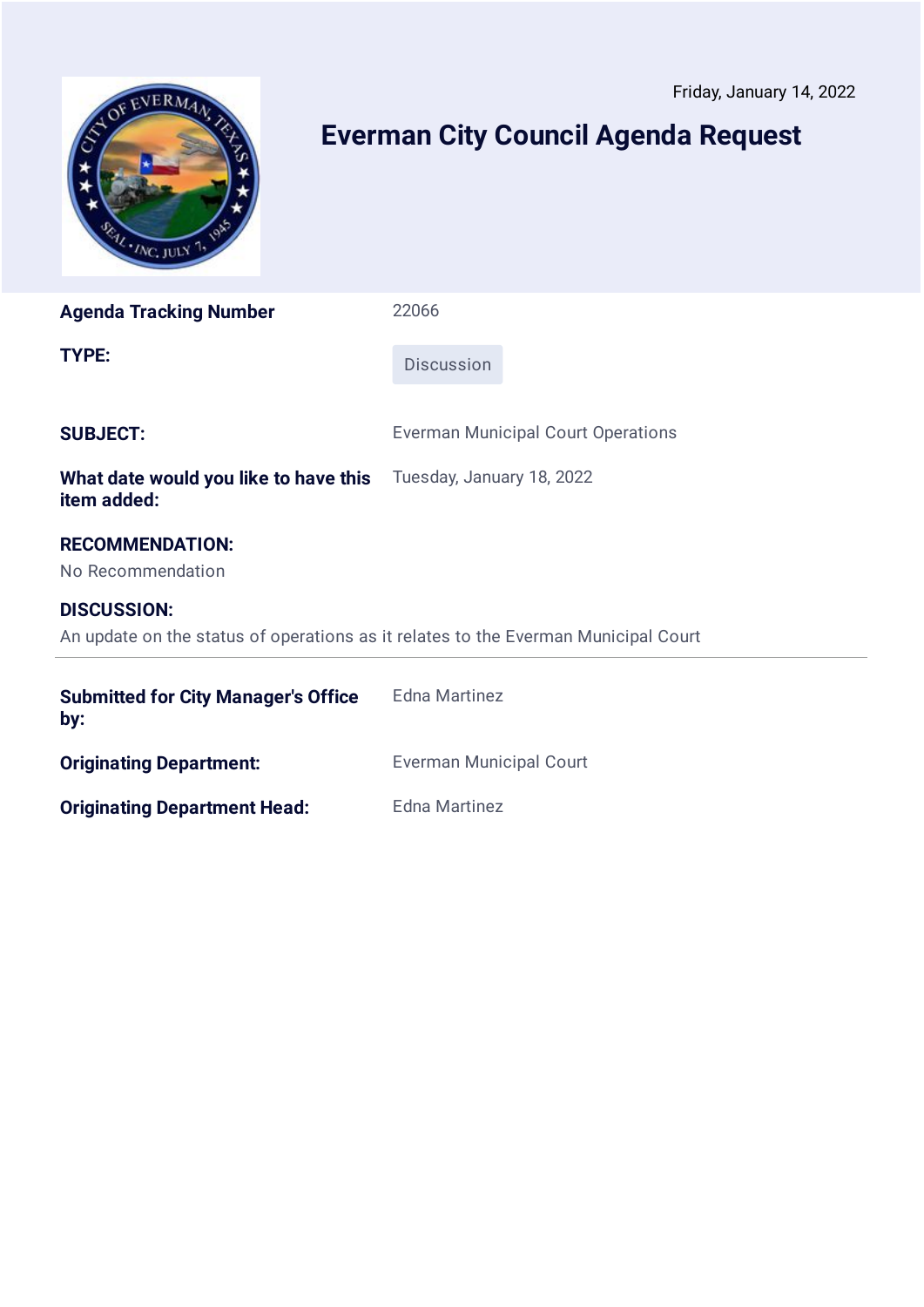Friday, January 14, 2022

<span id="page-8-0"></span>

# **Everman City Council Agenda Request**

**Agenda Tracking Number** 22065

**TYPE:** Discussion

**SUBJECT:** Review and discuss the current City of Everman Board of **Adjustments** 

#### **What date would you like to have this item added:**

## **RECOMMENDATION:**

No recommendation at this time.

### **DISCUSSION:**

There are currently not enough active members on the Board of Adjustments for the BOA to meet with a quorum and fulfill it's duties. There are two options available. Option 1 - The City Council may appoint more members to the board to fill the vacancies so that the board can perform it's duties. Option 2 - The City Council may elect to abolish the board, which would mean that the City Council would then be responsible for hearing all BOA cases and making decisions. There are currently several issues that are needing action from the BOA. City staff would like the City Council's guidance on how to move forward with this issue.

Tuesday, January 18, 2022

| <b>Submitted for City Manager's Office</b><br>by: | C. W. Spencer                |
|---------------------------------------------------|------------------------------|
| <b>Originating Department:</b>                    | <b>City Manager's Office</b> |
| <b>Originating Department Head:</b>               | C. W. Spencer                |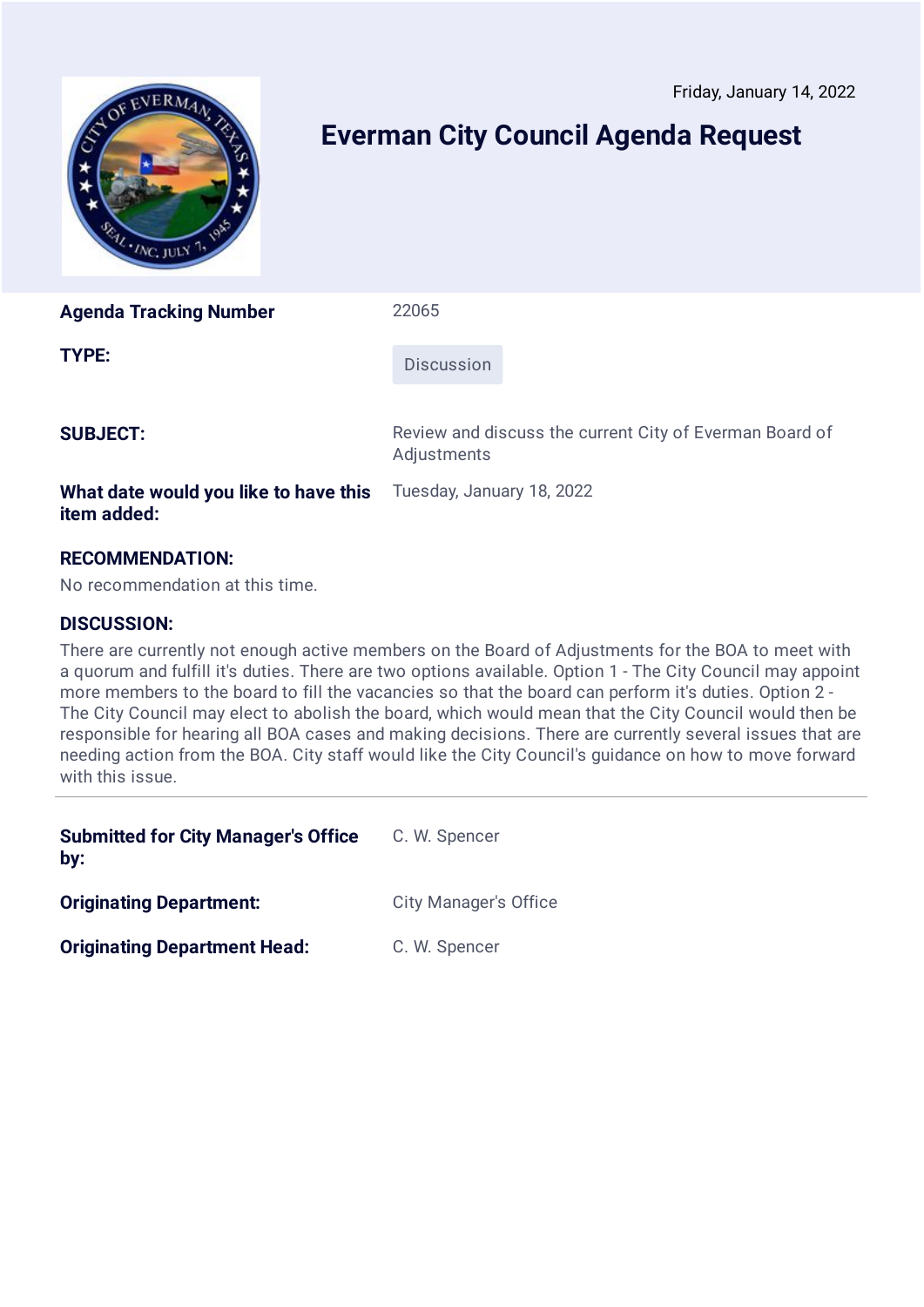<span id="page-9-0"></span>

# **Everman City Council Agenda Request**

| <b>Agenda Tracking Number</b>                        | 22058                                                                                                                                                                               |
|------------------------------------------------------|-------------------------------------------------------------------------------------------------------------------------------------------------------------------------------------|
| TYPE:                                                | <b>Consideration and Possible Action</b>                                                                                                                                            |
| <b>SUBJECT:</b>                                      | Approve the City of Fort Worth and City of Everman<br>Agreement for a CCN Boundary Adjustment and Provision of<br>Water and authorize the City Manager to execute said<br>agreement |
| What date would you like to have this<br>item added: | Tuesday, January 18, 2022                                                                                                                                                           |

## **RECOMMENDATION:**

It is recommended that the Everman City Council Approve the City of Fort Worth and City of Everman Agreement for a CCN Boundary Adjustment and Provision of Water and authorize the City Manager to execute said agreement.

#### **DISCUSSION:**

The current State of Texas CCN map is inaccurate and does not appropriately reflect water service areas. The goal of this agreement is to provide for corrections to the CCN map which will allow both the City of Everman and the City of Fort Worth to legally provide water service to accounts within respective jurisdictions.

| <b>ATTACHMENTS:</b>                               | City of Fort Worth and City of EvermanCCN_dr<br>pdf |
|---------------------------------------------------|-----------------------------------------------------|
| <b>Submitted for City Manager's Office</b><br>by: | C. W. Spencer                                       |
| <b>Originating Department:</b>                    | <b>City Manager's Office</b>                        |
| <b>Originating Department Head:</b>               | C. W. Spencer                                       |